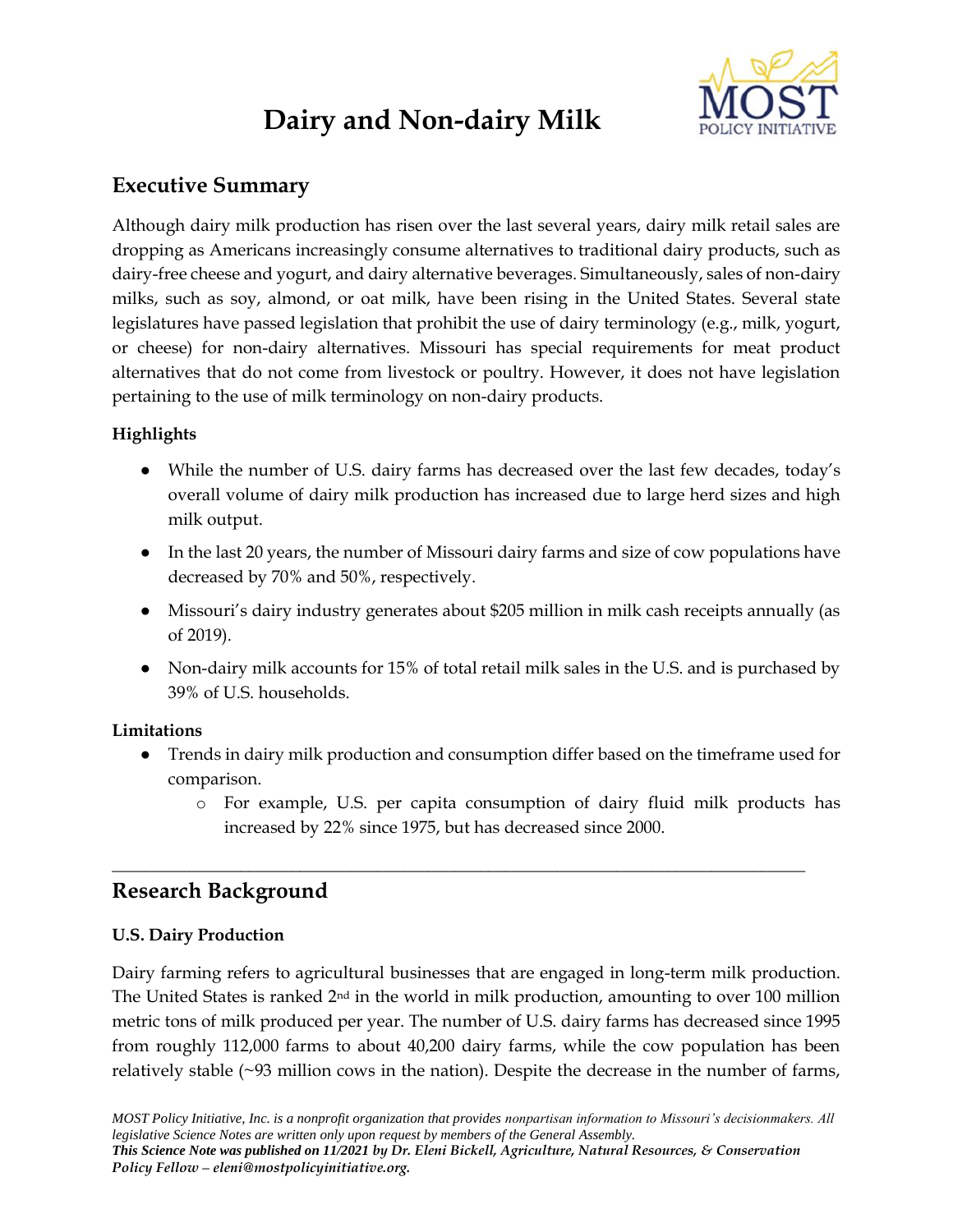the overall volume of dairy milk production has increased for the same period. This is partly due to the efficiency of large herd sizes and a high milk output. Over the last two decades, milk production for human consumption has increased from 167.4 billion pounds to 223.1 billion pounds.<sup>1</sup>

### Missouri Dairy Industry

Similar to national trends, the number of dairy farms in Missouri has declined in recent years. In 2000, Missouri had 2,291 permitted dairy farms, which dropped to 684 permitted dairy farms in 2020 (a 70% decrease). In terms of cow population, Missouri had approximately 76,000 dairy cows in 2020, almost half of its population in 2000 (154,000). Missouri's dairy industry generated about \$205 million in milk cash receipts in 2019.9



**Figure 1***in the southwest and south-central counties.* **. Map of milk cow population in Missouri.** By count, most of the state's cow population is concentrated in the southwest and south-central counties.<sup>9</sup> County color and text indicates the number of cows in that county.

Missouri ranks 24<sup>th</sup> in cow population, 26<sup>th</sup> in total milk production, and 46<sup>th</sup> in the production of milk per cow nationally. Historically, milk production per cow in Missouri tends to be low when compared to other U.S. states. In 2020, an average U.S. dairy cow produced 23,777 pounds as compared to Missouri's average of 14,276 pounds. This may be due to the state's deviation from other states in the choice to rely upon pasture-based dairy systems rather than confinement systems. The majority of Missouri dairy cows are located in the state's southwest and south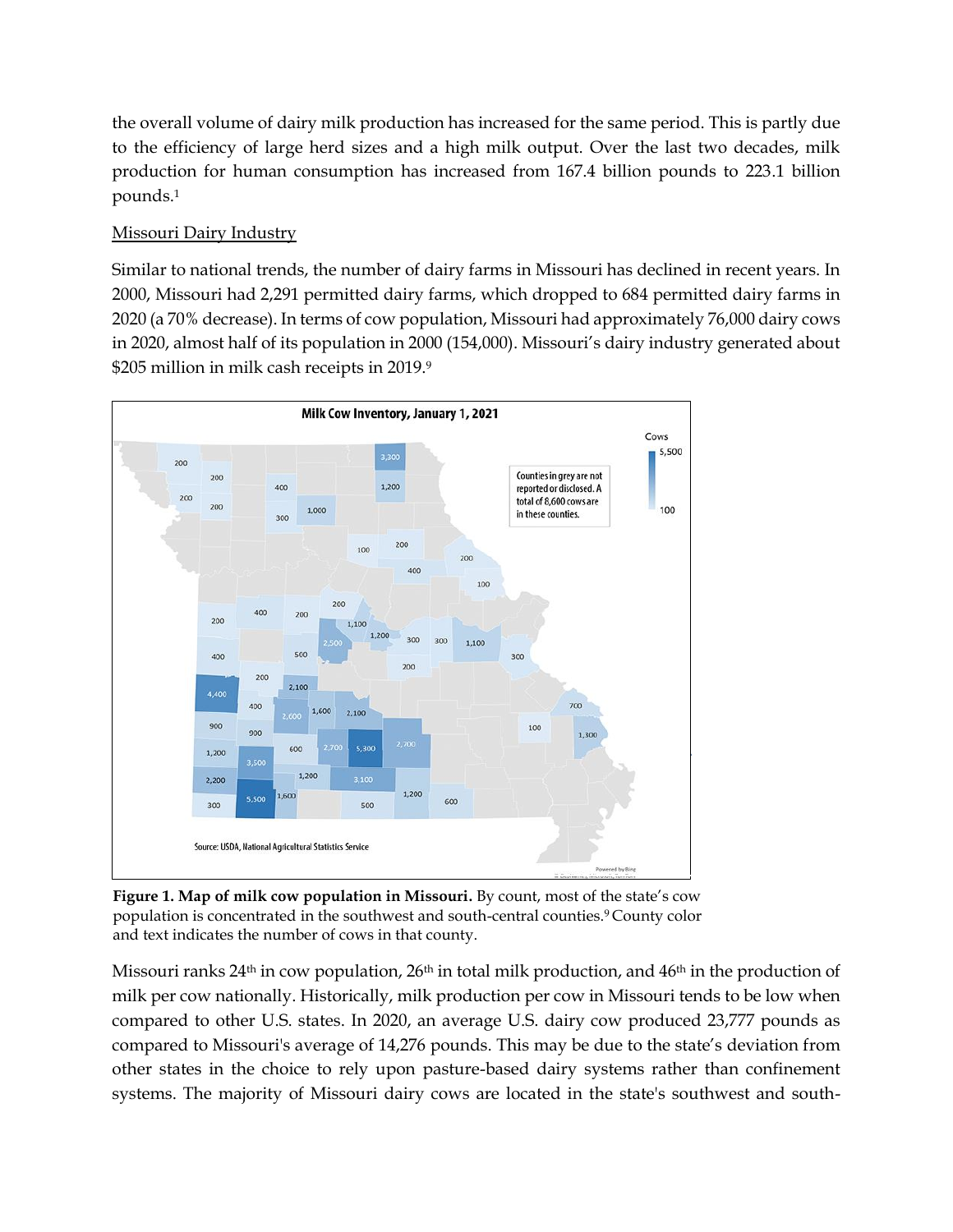central regions (**Figure 1**). In 2021, Barry, Wright, Vernon, Lawrence and Scotland counties had the largest dairy cow inventories.<sup>9, 10</sup>

## **U.S. Dairy Retail Sales**

Dairy farming is a large contributor to the overall economy in many states, with California and Wisconsin being the two largest producers of dairy milk production in 2019 and 2020. In 1975, the average American consumed 539 pounds of dairy foods per year, compared to today's 655 pounds of dairy consumption in milk, cheese, yogurt, ice cream, and butter per year. This is a 22% increase in the consumption of all dairy products, with an increase of three pounds per person over the previous year.1,10

Although the produced volume of dairy milk has been increasing steadily over time both in the U.S. and worldwide, dairy milk retail sales are declining in recent years.<sup>1</sup> This decline is likely driven by a number of different factors, such as the emergence of non-dairy alternatives (including non-dairy milk products, but also other packaged smoothies and shakes, soft drinks, bottled tea, coffee, and water), and market disruptions that are influenced by consumer patterns (including declining sales of cereal, lack of innovations, etc.).<sup>6</sup> The retail price of milk peaked in 2014 at \$3.82/gallon and has since decreased to about \$2.85/gallon in 2018.<sup>1</sup>

## **U.S. Non-dairy Milk and Non-dairy Milk Products**

Plant-based beverages have been consumed since the 13th century. Non-dairy milk is a plantbased beverage that is consumed as an alternative to regular dairy milk.<sup>8</sup> These beverages are frequently referred to as plant-based milk, alternative milk, or mylk. Almond, oat, soy, and coconut are the highest-selling plant milks worldwide among 17 different plants that can be used to manufacture plant milk.

In the U.S., non-dairy milk is the largest plant-based product within the non-dairy, plant-based products and sales have reached \$2.5 billion.<sup>2</sup> Non-dairy milk accounts for 15% of total retail milk sales in the U.S. and is purchased by 39% of U.S. households.<sup>4</sup> Other plant-based substitutes have also seen rapid growth, with plant-based butter making up 7% of the butter category and plantbased creamer making up 6% of the creamer category.<sup>4</sup> Similarly, based on a 2020 report, over a single year plant-based yogurt grew 20%, almost seven times the rate of conventional yogurt; plant-based cheese grew 42%, almost twice the rate of conventional cheese; and plant-based eggs grew 168%, almost 10 times the rate of conventional eggs. The plant-based egg category grew more than 700% since 2018, 100 times the rate of conventional eggs.<sup>4</sup>

The popularity and sales growth of plant-based milks are driven by a number of different factors, such as lactose-intolerance and allergic reactions to dairy milk, consumer concerns around the dairy industry's handling of animals, and other dietary or nutritional considerations.<sup>6</sup> Non-dairy milk drinkers tend to be younger and are more likely to live in urban areas than rural ones.<sup>2</sup>

The nutritional value of non-dairy milks can vary. For example, when compared to cow's milk, almond milk has less saturated fat and more unsaturated fats per serving. Although some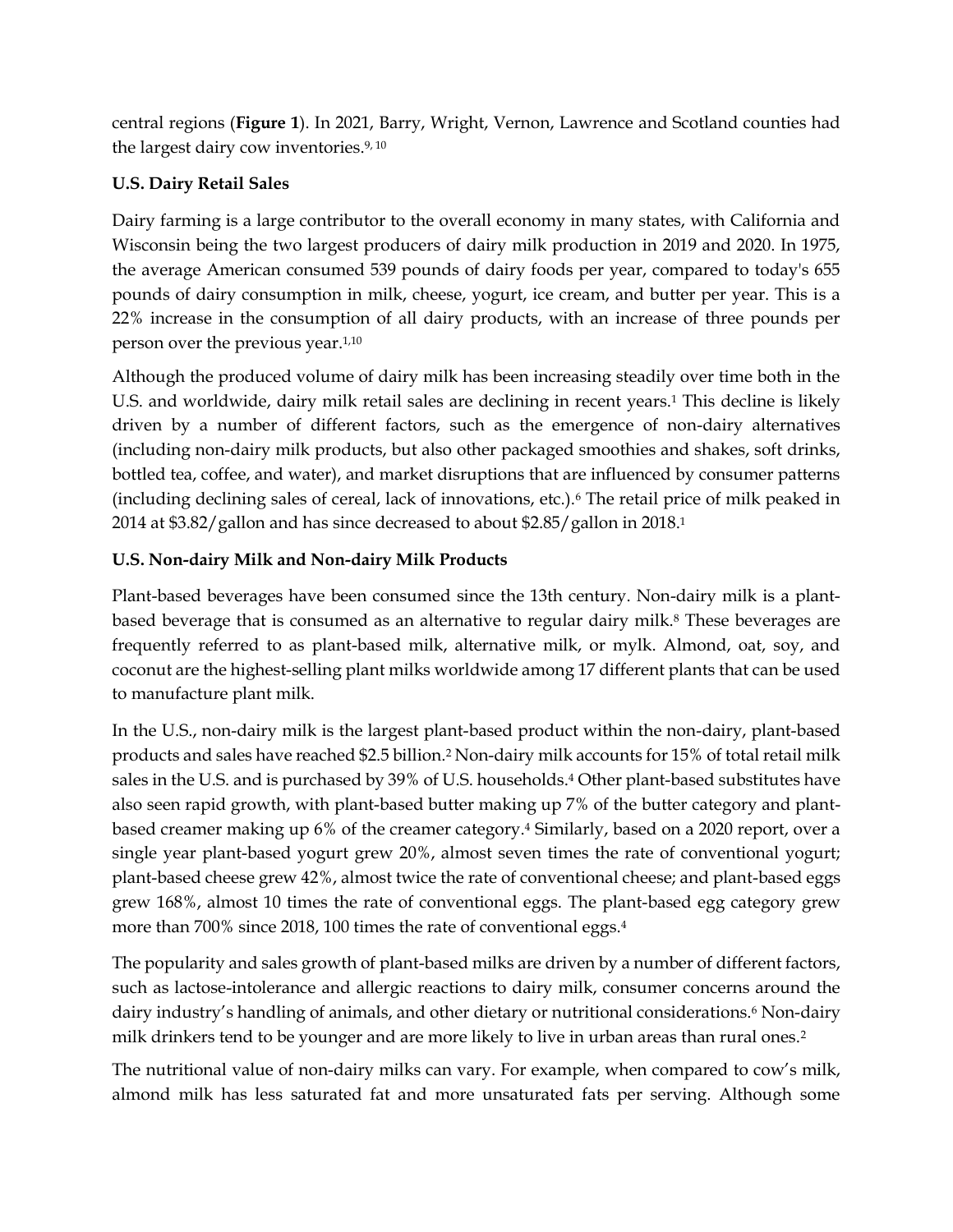manufacturers add calcium to almond milk to better resemble the nutritional content in dairy milk, not everyone may be able to absorb as much of this calcium as they would from regular dairy. Oat milk has the highest number of calories and carbohydrates out of the non-dairy milk varieties.<sup>11</sup>

### **Dairy Milk vs. Non-dairy Milk Labeling Legislation**

While the U.S. non-dairy milk market is estimated to keep growing, $5 \text{ U.S.}$  dairy milk sales have been declining for decades. Non-dairy milk is typically packaged in containers similar to those used for dairy milk. In response, the National Milk Producers Federation (NMPF) and other stakeholder groups oppose the use of dairy terminology (e.g., milk, cheese, yogurt) by non-dairy alternatives.<sup>6</sup> According to NMPF, by using dairy terminology, non-dairy milks benefit from the value some consumers place on products in the broadly defined dairy category.

In 2017, the Defending Against Imitations and Replacements of Yogurt, Milk, and Cheese to Promote Regular Intake of Dairy Everyday (DAIRY PRIDE) Act was introduced in Congress as one of the first policy efforts to promote the adoption of a stricter legal definition of milk in the U.S. The Plant Based Foods Association (PBFA)—the trade association representing the nation's leading plant-based food companies—has suggested voluntary labeling recommendations in place with labels that clearly identify the main ingredient as part of the word "milk" (e.g., "plantbased milk").

Although there are currently no labeling laws on dairy and non-dairy milk products in our state, the [Missouri Meat Advertising Law](https://agriculture.mo.gov/animals/meat.php) requires that products that do not come from animal meat to display a prominent statement of what they are made of (e.g., made in a laboratory from nonanimal ingredients). Also, Missouri and 14 other states<sup>6</sup> (including Illinois, Indiana, Iowa, Kentucky, Maryland, Michigan, Minnesota, North Dakota, North Carolina, Ohio, South Dakota, Tennessee, Virginia and West Virginia) lead an initiative to enact state prohibitions on labels regarding non-dairy or non-animal products by June 30, 2031. From this group of states, [Wisconsin](https://docs.legis.wisconsin.gov/2021/proposals/ab74) passed a law in 2021 that bans the labeling of a beverage as milk unless it comes from cows, goats and other hoofed mammals. Maryland and North Carolina have passed similar labeling laws, but they will not take effect until the 10 out of the 15 states of the coalition follow the same policy.

#### **References**

- 1. Shahbandeh, M. (2021) Total U.S. milk production 1999-2020. Statista. <https://www.statista.com/statistics/194937/total-us-milk-production-since-1999/>
- 2. Clay, N., Sexton, A. E., Garnett, T., & Lorimer, J. (2020). Palatable disruption: the politics of plant milk. *Agriculture and human values*, *37*(4), 945-962.
- 3. Mintel (2018) US non-dairy milk sales grow 61% over the last five years. [https://www.mintel.com/press-centre/food-and-drink/us-non-dairy-milk-sales-grow-61-over-the](https://www.mintel.com/press-centre/food-and-drink/us-non-dairy-milk-sales-grow-61-over-the-last-five-years)[last-five-years](https://www.mintel.com/press-centre/food-and-drink/us-non-dairy-milk-sales-grow-61-over-the-last-five-years)
- 4. Plant Based Foods Association, Retail Sales Data (2020) [Retail Sales Data](https://www.plantbasedfoods.org/retail-sales-data/)